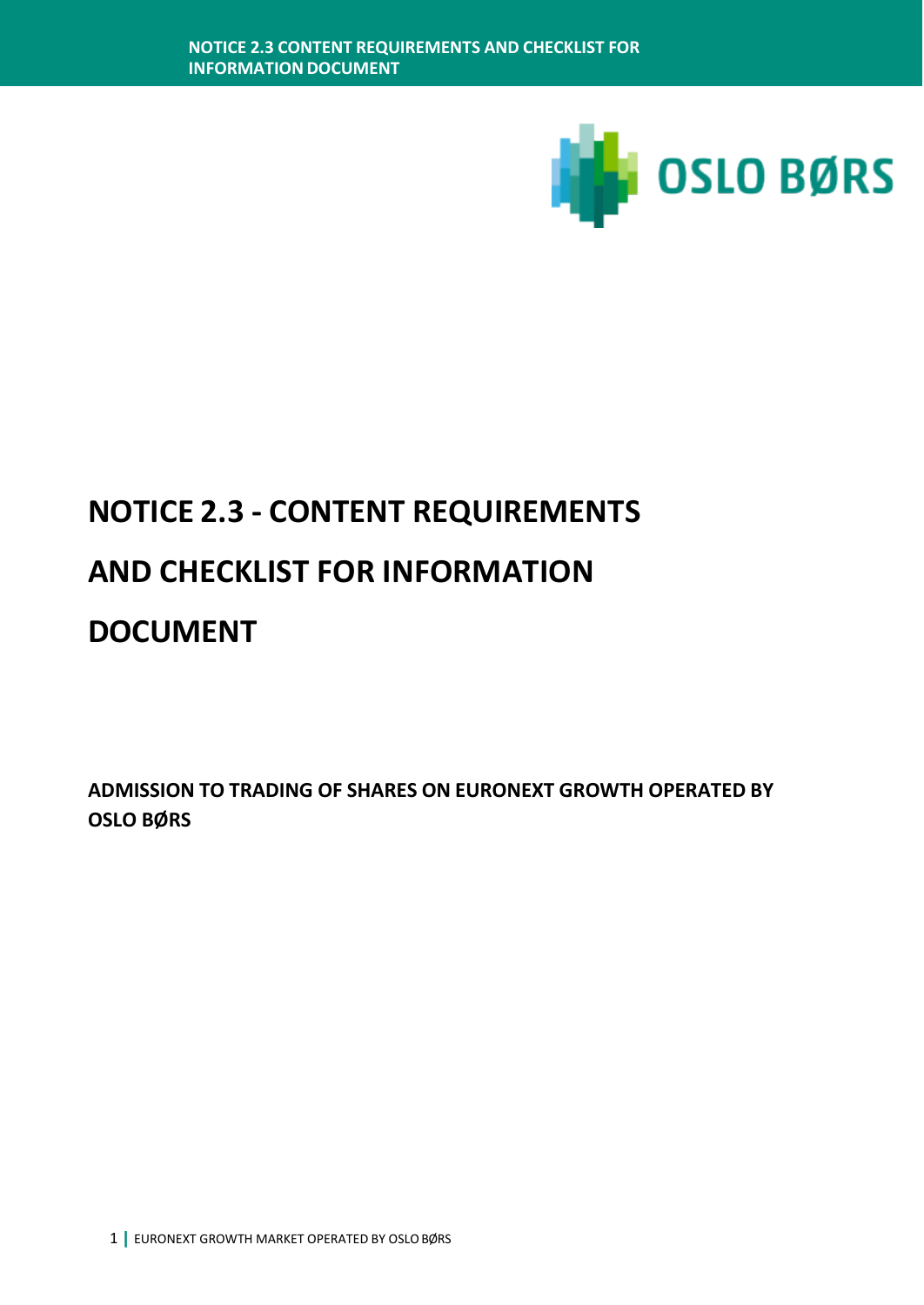#### **INTRODUCTION**

- (1) This Notice is issued by Oslo Børs on 21 June 2022 pursuant to section 2.3 of Rule Book Part II for Euronext Growth Oslo.
- (2) This Notice provides detailed provisions with respect to disclosure requirements in Information Documents that apply in addition to the requirements set out in Rule Book Part II section 2.3. The Issuer and the Euronext Growth advisor shall together with its application for admission to trading on Euronext Growth Oslo provide, where relevant, an Information Document together with a completed checklist for the Information Document.
- (3) Italic text is meant as guidance to the rules set out below.
- (4) The content requirements for the Information Document are set out in this notice includes:

Part A: General content requirements Part B: Issuer description Part C: Securities Description Part D: Additional Information Appendix 1: Detailed disclosure requirements in information document for large transactions

The content requirements in part B and C below are primarily based on a selection of the content requirements as set out in Annex [1] and [11] of the Prospectus Regulation ((EU) 2017/1129), and have been adjusted where deemed appropriate. Where content requirements equals the provisions in the Prospectus Regulation, ESMA's assessments (guidelines, Q&A, etc.) are relevant for the interpretation of these.

(5) For Issuers that are qualifying for Direct Admission, Oslo Børs may grant exemptions from some of the content requirements as set out below for the Information Document.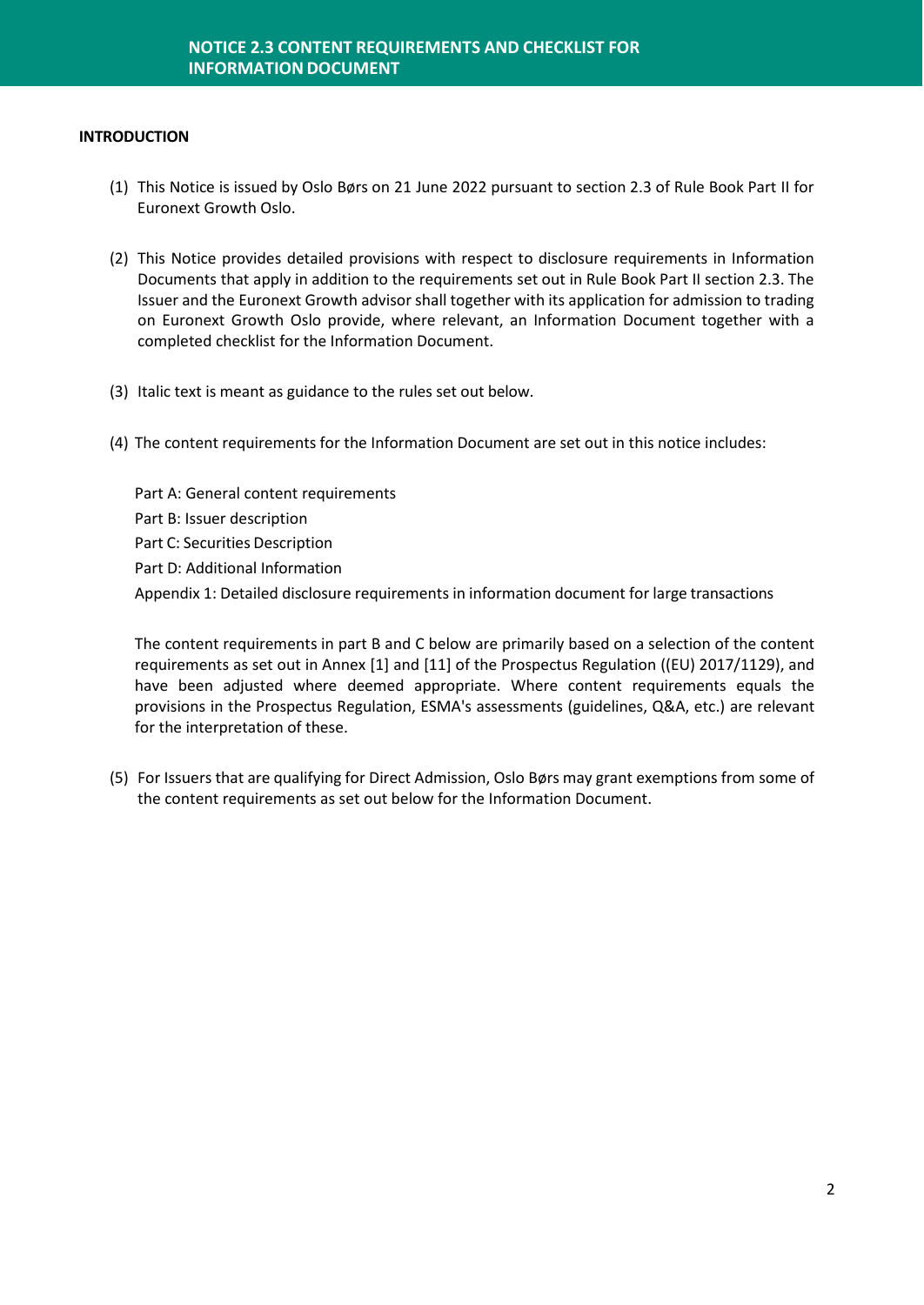## **Part A: General content requirements**

| <b>General content requirement</b>                                                                                                                                                                                                                                                                                                                                                                                                                                                                                                 | Reference to section(s) in<br>the Information Document |
|------------------------------------------------------------------------------------------------------------------------------------------------------------------------------------------------------------------------------------------------------------------------------------------------------------------------------------------------------------------------------------------------------------------------------------------------------------------------------------------------------------------------------------|--------------------------------------------------------|
| The following statement shall be put on the first page of the<br><b>Information Document:</b>                                                                                                                                                                                                                                                                                                                                                                                                                                      |                                                        |
| "The present Information Document does not constitute a<br>prospectus within the meaning of Regulation (EU) 2017/1129<br>of the European Parliament and of the Council of 14 June 2017<br>on the prospectus to be published when securities are offered<br>to the public or admitted to trading on a regulated market,<br>and repealing Directive 2003/71. The present Information<br>Document has been drawn up under the responsibility of the<br>Issuer. It has been reviewed by the Euronext Growth Advisor<br>and Oslo Børs." |                                                        |
| The Issuer must publicly disclose any material errors or changes to<br>the information provided in the Information Document that are<br>identified or take place after the public disclosure of the<br>information document but before admission to trading.                                                                                                                                                                                                                                                                       |                                                        |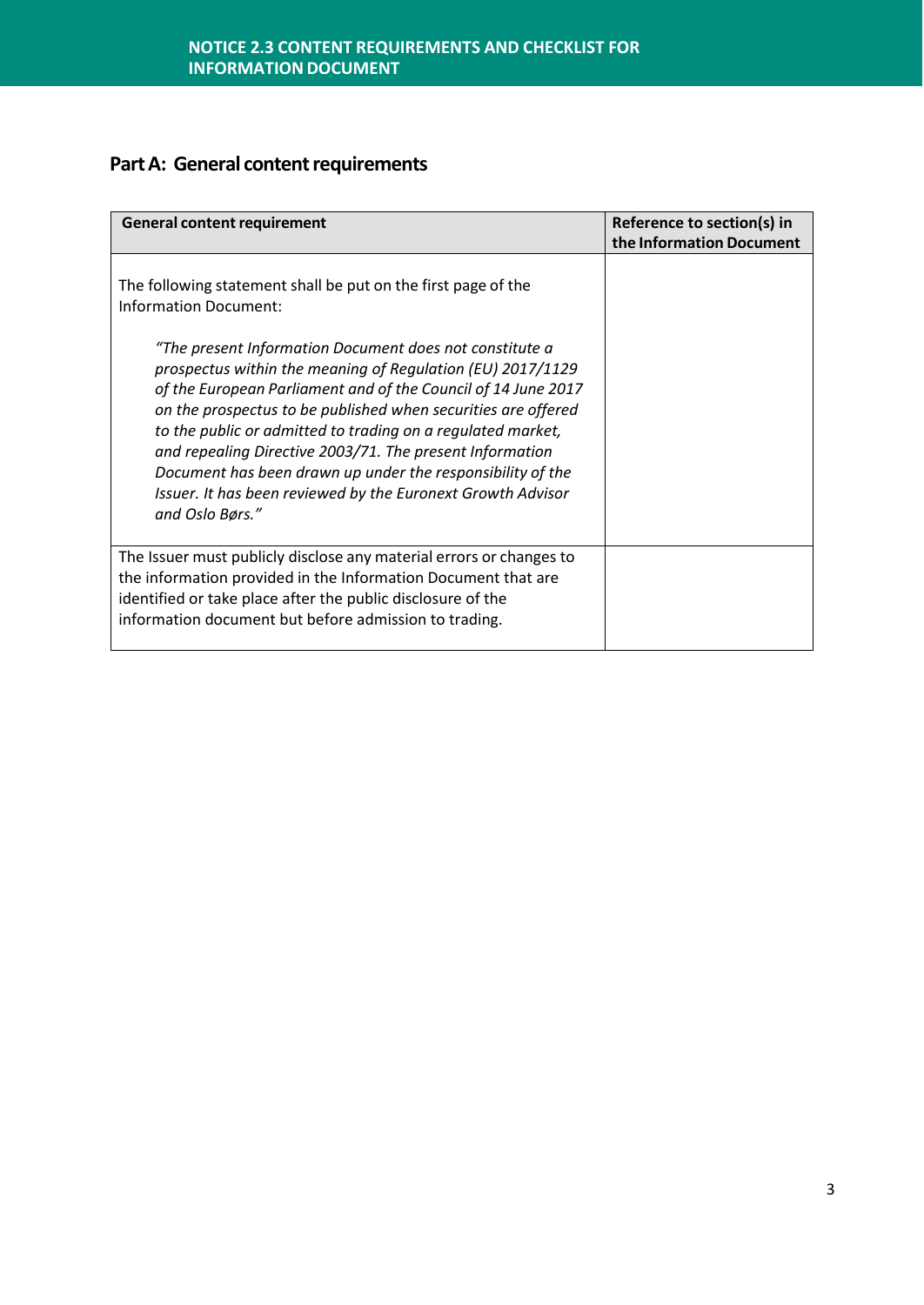# **Part B: Issuer description**

| No.  | <b>DESCRIPTION OF REQUIREMENT</b>                                                                                                                                                                                                                                                                                                                                                                                                                                                                                                          | Reference to section(s) in the<br><b>Information Document</b> |
|------|--------------------------------------------------------------------------------------------------------------------------------------------------------------------------------------------------------------------------------------------------------------------------------------------------------------------------------------------------------------------------------------------------------------------------------------------------------------------------------------------------------------------------------------------|---------------------------------------------------------------|
| 1.   | <b>PERSONS RESPONSIBLE</b>                                                                                                                                                                                                                                                                                                                                                                                                                                                                                                                 |                                                               |
| 1.1. | Identify all persons responsible for the information given in the<br>Information Document and, as the case may be, for certain parts<br>of it, with, in the latter case, an indication of such parts.                                                                                                                                                                                                                                                                                                                                      |                                                               |
|      | In the case of natural persons including members of the issuer's<br>board, management or supervisory bodies indicate the name and<br>function of the person; in case of legal persons indicate the name<br>and registeredoffice.                                                                                                                                                                                                                                                                                                           |                                                               |
| 1.2. | The following declaration statement by those responsible for the<br><b>Information Document:</b>                                                                                                                                                                                                                                                                                                                                                                                                                                           |                                                               |
|      | The Board of Directors of [company name] accepts responsibility<br>for the information contained in this Information Document. The<br>Board of Directors confirm that, having taken all reasonable care<br>to ensure that such is the case, the information contained in this<br>Information Document is, to the best of their knowledge, in<br>accordance with the facts and contains no omissions likely to<br>affect its import.                                                                                                        |                                                               |
| 1.3  | Where a statement or report attributed to a person as an expert<br>is included in the Information Document, provide such person's<br>name, business address, qualifications and material interest if any<br>in the issuer. If the statement or report has been produced at the<br>issuer's request a statement to the effect that such statement or<br>report is included, in the form and context in which it is included,<br>with the consent of the person who has authorised the contents<br>of that part of the Information Document. |                                                               |
| 1.4  | Where information has been sourced from a third party, provide a<br>confirmation that this information has been accurately<br>reproduced and that as far as the issuer is aware and is able to<br>ascertain from information published by that third party, no facts<br>have been omitted which would render the reproduced<br>information inaccurate or misleading. In addition, the issuer shall<br>identify the source(s) of the information.                                                                                           |                                                               |
| 2.   | <b>STATUTORY AUDITORS</b>                                                                                                                                                                                                                                                                                                                                                                                                                                                                                                                  |                                                               |
| 2.1. | Names and addresses of the issuer's auditors for the period<br>mentioned in section 18.1, first sentence (together with their<br>membership in a professional body).                                                                                                                                                                                                                                                                                                                                                                       |                                                               |
| 2.2. | If auditors have resigned, been removed or not been re-<br>appointed during the period covered by the historical financial<br>information, indicate details if material.                                                                                                                                                                                                                                                                                                                                                                   |                                                               |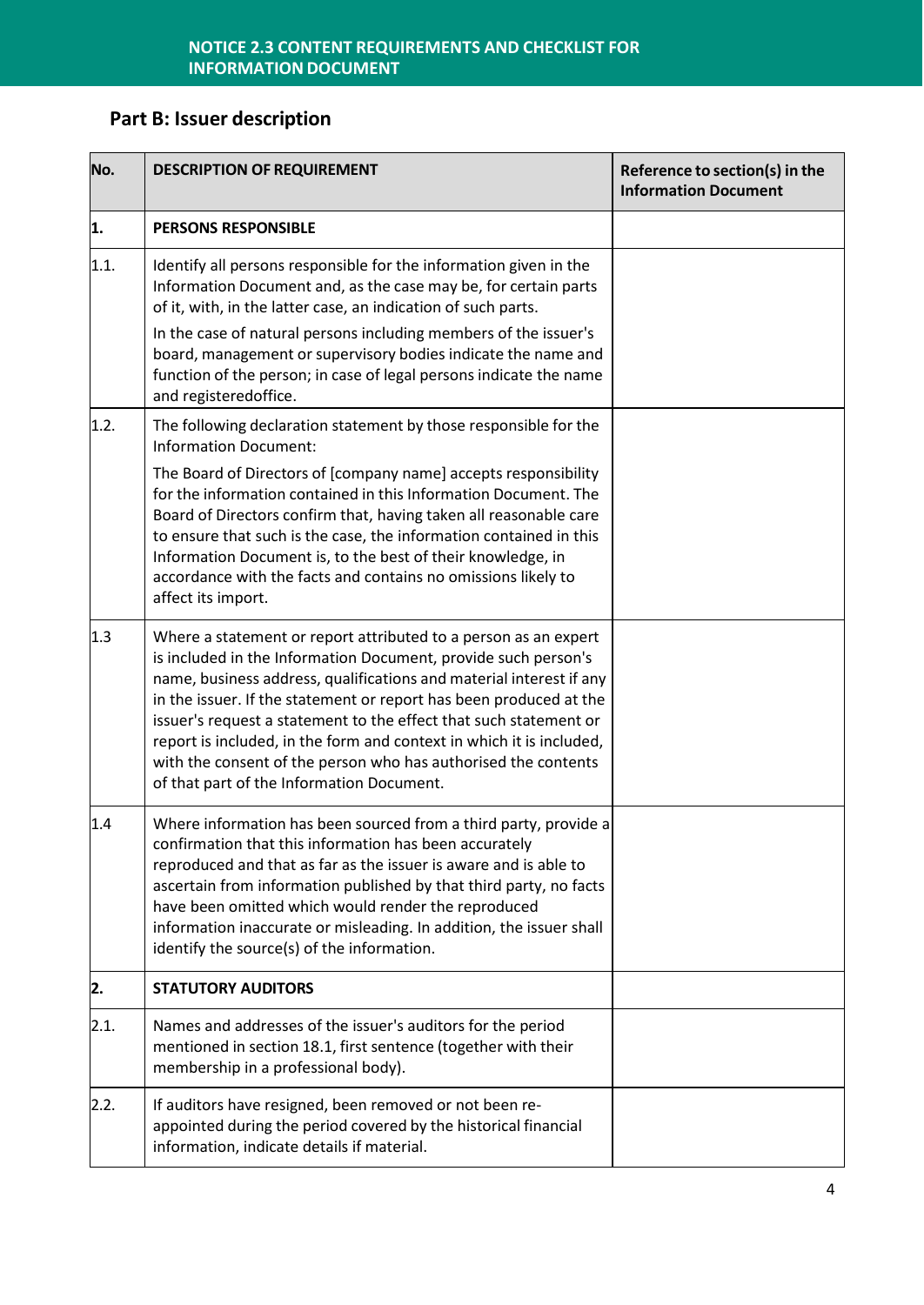| 3.     | <b>RISK FACTORS</b>                                                                                                                                                                                                                                                                                 |  |
|--------|-----------------------------------------------------------------------------------------------------------------------------------------------------------------------------------------------------------------------------------------------------------------------------------------------------|--|
|        | Prominent disclosure of risk factors that are specific to the issuer<br>or its industry in a section headed "Risk Factors".                                                                                                                                                                         |  |
|        | In each category, the most material risks, in the assessment<br>undertaken by the issuer, offeror or person asking for admission<br>to trading, taking into account the negative impact on the issuer<br>and the probability of their occurrence shall be set out first.                            |  |
| 4.     | <b>INFORMATION ABOUT THE ISSUER</b>                                                                                                                                                                                                                                                                 |  |
| 4.1.   | <b>History and Development of the Issuer</b>                                                                                                                                                                                                                                                        |  |
| 4.1.1. | The legal and commercial name of the issuer;                                                                                                                                                                                                                                                        |  |
| 4.1.2. | The place of registration of the issuer, its registrationnumber and<br>legal entity identifier ("LEI");                                                                                                                                                                                             |  |
| 4.1.3. | The date of incorporation and the length of life of the issuer,<br>except where indefinite;                                                                                                                                                                                                         |  |
| 4.4.   | The domicile and legal form of the issuer, the legislation under<br>which the issuer operates, its country of incorporation, and the<br>address, telephone number of its registered office (or principal<br>place of business if different from its registeredoffice) and<br>website of the issuer; |  |
| 4.5.   | The important events in the development of the issuer's business.                                                                                                                                                                                                                                   |  |
| 5.     | <b>BUSINESS OVERVIEW</b>                                                                                                                                                                                                                                                                            |  |
| 5.1.   | <b>Principal Activities</b>                                                                                                                                                                                                                                                                         |  |
| 5.1.1. | A description of, and key factors relating to, the nature of the<br>issuer's operations and its principal activities stating the main<br>categories of products sold and/or services performed.                                                                                                     |  |
|        | An indication of any significant new products and/or services<br>that have been introduced and, to the extent the<br>development of new products or services has been publicly<br>disclosed, give the status of their development.                                                                  |  |
| 5.1.2  | Strategy and objectives                                                                                                                                                                                                                                                                             |  |
|        | A description of the issuer's business strategy and objectives,<br>both financial and non-financial (if any). This description shall take<br>into account the issuer's future challenges and prospects.                                                                                             |  |
| 5.2.   | <b>Principal Markets</b>                                                                                                                                                                                                                                                                            |  |
| 5.2.1  | A description of the principal markets in which the issuer<br>competes.                                                                                                                                                                                                                             |  |
| 5.2.2  | Information regarding business-critical patents or licences,<br>industrial, commercial or financial contracts etc.                                                                                                                                                                                  |  |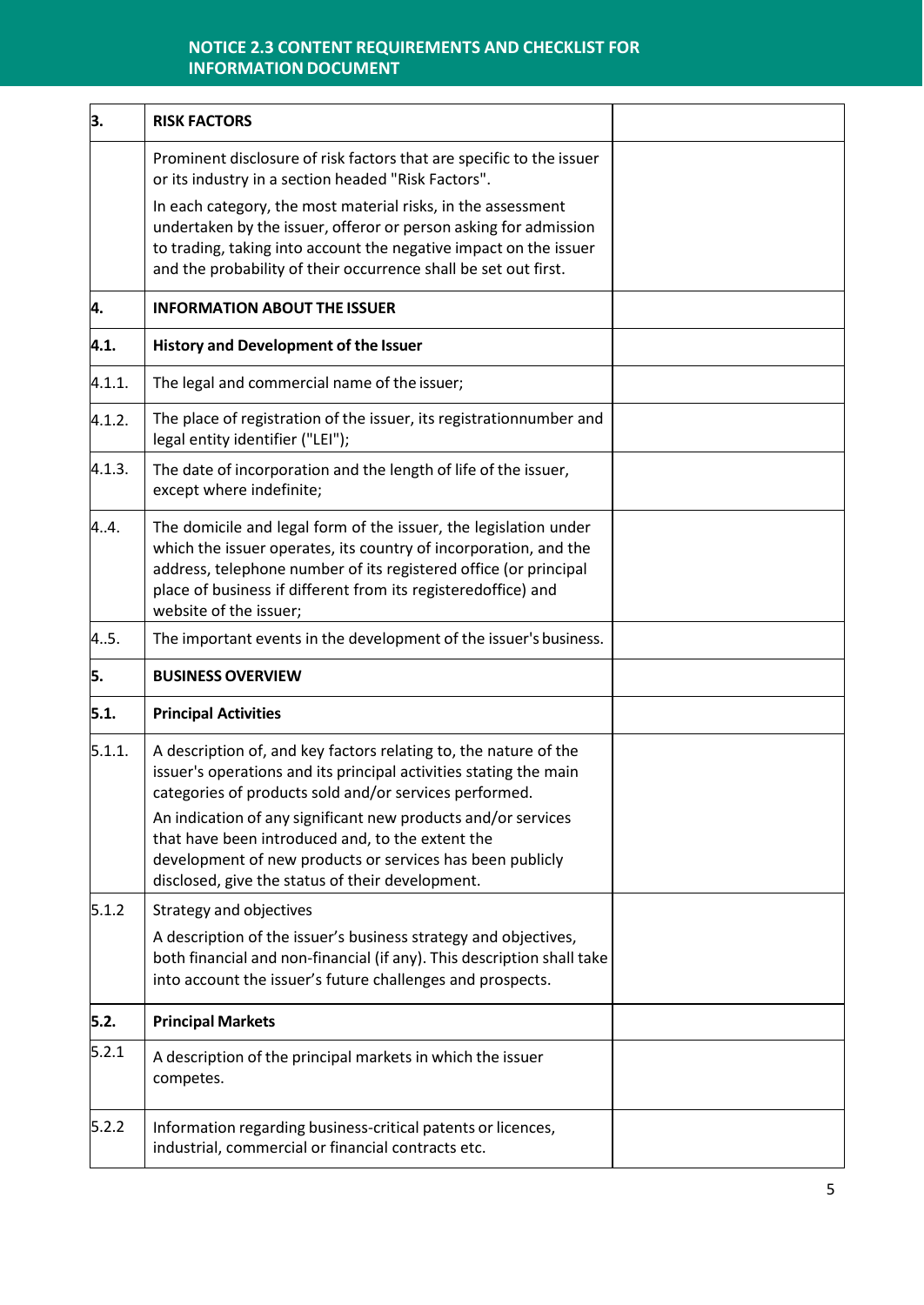| 5.2.3 | The basis for any statements made by the issuer regarding its<br>competitive position.                                                                                                                                                                                                                                                                                                                                                                                                                                              |  |
|-------|-------------------------------------------------------------------------------------------------------------------------------------------------------------------------------------------------------------------------------------------------------------------------------------------------------------------------------------------------------------------------------------------------------------------------------------------------------------------------------------------------------------------------------------|--|
| 5.7   | <b>Investments</b>                                                                                                                                                                                                                                                                                                                                                                                                                                                                                                                  |  |
| 5.7.1 | A description, (including the amount) of the issuer's material<br>investments for each financial year for the period covered by<br>the historical financial information up to the date of the<br><b>Information Document.</b>                                                                                                                                                                                                                                                                                                       |  |
| 5.7.2 | A description of any material investments of the issuer that<br>are in progress or for which firm commitments have already<br>been made, including the geographic distribution of these<br>investments (home and abroad) and the method of financing<br>(internal or external).                                                                                                                                                                                                                                                     |  |
| 6.    | <b>ORGANISATIONAL STRUCTURE</b>                                                                                                                                                                                                                                                                                                                                                                                                                                                                                                     |  |
| 6.1.  | If the issuer is part of a group, a brief description of the group<br>and any significant subsidiary companies shall be given. This<br>may be accompanied by a diagram of the organisational<br>structure if this helps to clarify the structure.                                                                                                                                                                                                                                                                                   |  |
| 7     | <b>OPERATING AND FINANCIAL REVIEW</b>                                                                                                                                                                                                                                                                                                                                                                                                                                                                                               |  |
| 7.1   | <b>Financial condition</b>                                                                                                                                                                                                                                                                                                                                                                                                                                                                                                          |  |
| 7.1.1 | To the extent not covered elsewhere in the Information<br>Document and to the extent necessary for an understanding<br>of the issuer's business as a whole, a fair review of the<br>development and performance of the issuer's business and of<br>its position for each year and interim period for which<br>historical financial information is required, including the<br>causes of material changes.                                                                                                                            |  |
|       | The review shall be a balanced and comprehensive analysis of<br>the development and performance of the issuer's business<br>and of its position, consistent with the size and complexity of<br>the business.                                                                                                                                                                                                                                                                                                                        |  |
| 11.   | <b>PROFIT FORECASTS OR ESTIMATES</b>                                                                                                                                                                                                                                                                                                                                                                                                                                                                                                |  |
| 11.1  | Where an issuer has published a profit forecast or a profit<br>estimate (which is still outstanding and valid) that forecast or<br>estimate shall be included in the Information Document. If a profit<br>forecast or profit estimate has been published and is still<br>outstanding, but no longer valid, then provide a statement to that<br>effect and an explanation of why such forecast or estimate is no<br>longer valid. Such an invalid forecast or estimate is not subject to<br>the requirements in items 11.2 and 11.3. |  |
| 11.2. | Where an issuer chooses to include a new profit forecast or a new<br>profit estimate, or a previously published profit forecast or a<br>previously published profit estimate pursuant to item 11.1, the<br>profit forecast or estimate shall be clear and unambiguous and                                                                                                                                                                                                                                                           |  |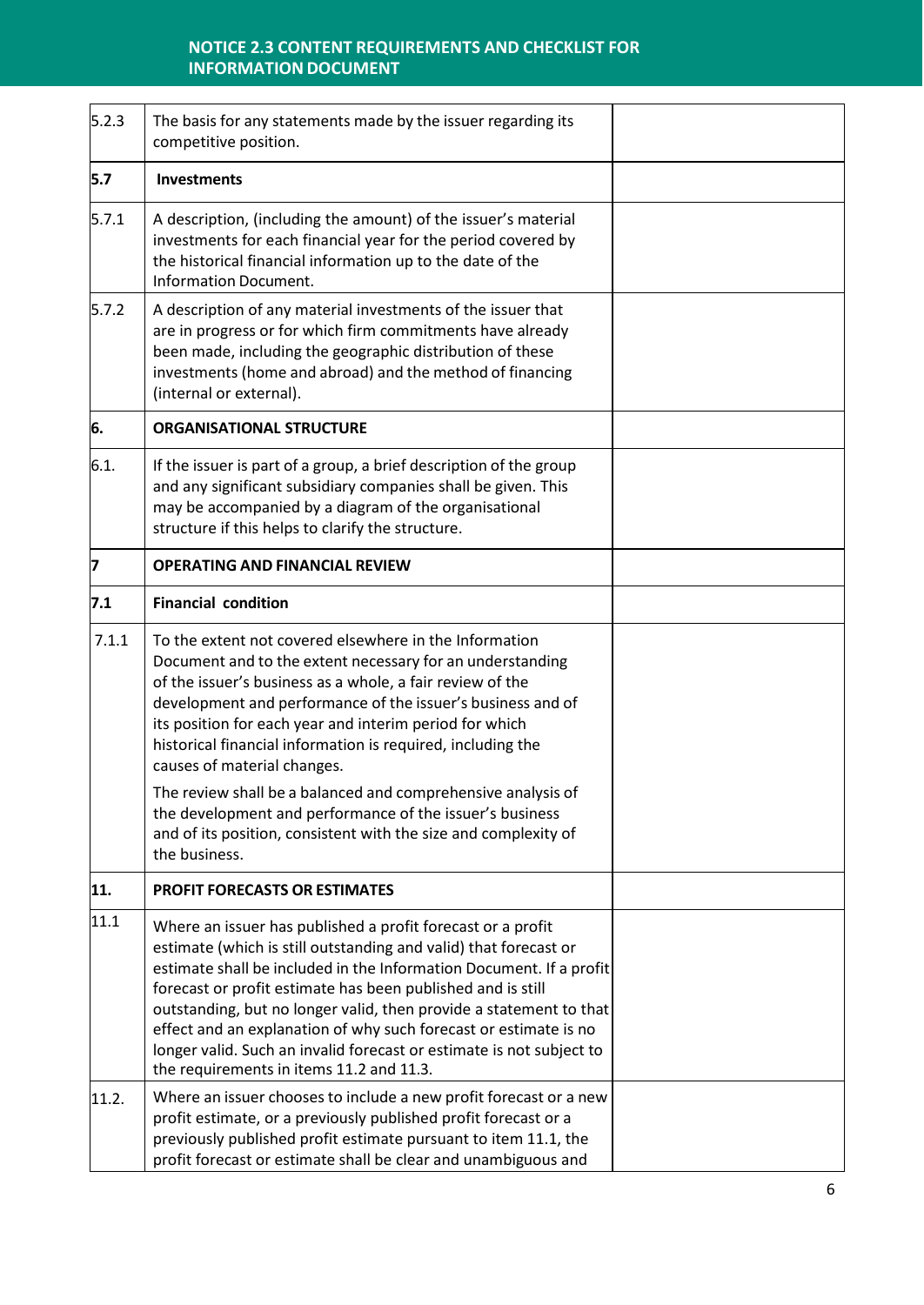|       | contain a statement setting out the principal assumptions upon<br>which the issuer has based its forecast, or estimate.                                                                                                                                                                                                                                                                                                                                                                                              |  |
|-------|----------------------------------------------------------------------------------------------------------------------------------------------------------------------------------------------------------------------------------------------------------------------------------------------------------------------------------------------------------------------------------------------------------------------------------------------------------------------------------------------------------------------|--|
|       | The forecast or estimate shall comply with the following<br>principles:                                                                                                                                                                                                                                                                                                                                                                                                                                              |  |
|       | (a) there must be a clear distinction between assumptions about<br>factors which the members of the administrative, management<br>or supervisory bodies can influence and assumptions about<br>factors which are exclusively outside the influence of the<br>members of the administrative, management or supervisory<br>bodies;                                                                                                                                                                                     |  |
|       | (b) the assumptions must be reasonable, readily understandable by<br>investors, specific and precise and not relate to the general<br>accuracy of the estimates underlying the forecast;                                                                                                                                                                                                                                                                                                                             |  |
|       | in the case of a forecast, the assumptions shall draw the<br>investor's attention to those uncertain factors which could<br>materially change the outcome of the forecast.                                                                                                                                                                                                                                                                                                                                           |  |
| 11.2. | The Information Document shall include a statement that the<br>profit forecast or estimate has been compiled and prepared on a<br>basis which is both:                                                                                                                                                                                                                                                                                                                                                               |  |
|       | (a) comparable with the historical financial information;                                                                                                                                                                                                                                                                                                                                                                                                                                                            |  |
|       | (b) consistent with the issuer's accounting policies.                                                                                                                                                                                                                                                                                                                                                                                                                                                                |  |
| 12    | <b>BOARD, MANAGEMENT, AND SUPERVISORY BODIES AND</b><br><b>SENIOR MANAGEMENT</b>                                                                                                                                                                                                                                                                                                                                                                                                                                     |  |
| 12.1  | Names, business addresses and functions in the issuer of each<br>member of the board, management and supervisory bodies, and<br>of senior employees. An indication must also be given of the<br>principal activities performed by them outside that issuer where<br>these are significant with respect to the issuer.                                                                                                                                                                                                |  |
|       | The nature of any family relationship between any of those<br>persons.                                                                                                                                                                                                                                                                                                                                                                                                                                               |  |
|       | In the case of each member of the board and management,<br>details of that person's relevant management expertise and<br>experience and the following information:                                                                                                                                                                                                                                                                                                                                                   |  |
|       | (a) the names of all companies and partnerships where those<br>persons have been a member of the administrative,<br>management or supervisory bodies or partner at any time in<br>the previous five years, indicating whether or not the<br>individual is still a member of the administrative,<br>management or supervisory bodies or partner. It is not<br>necessary to list all the subsidiaries of an issuer of which the<br>person is also a member of the administrative, management<br>or supervisory bodies; |  |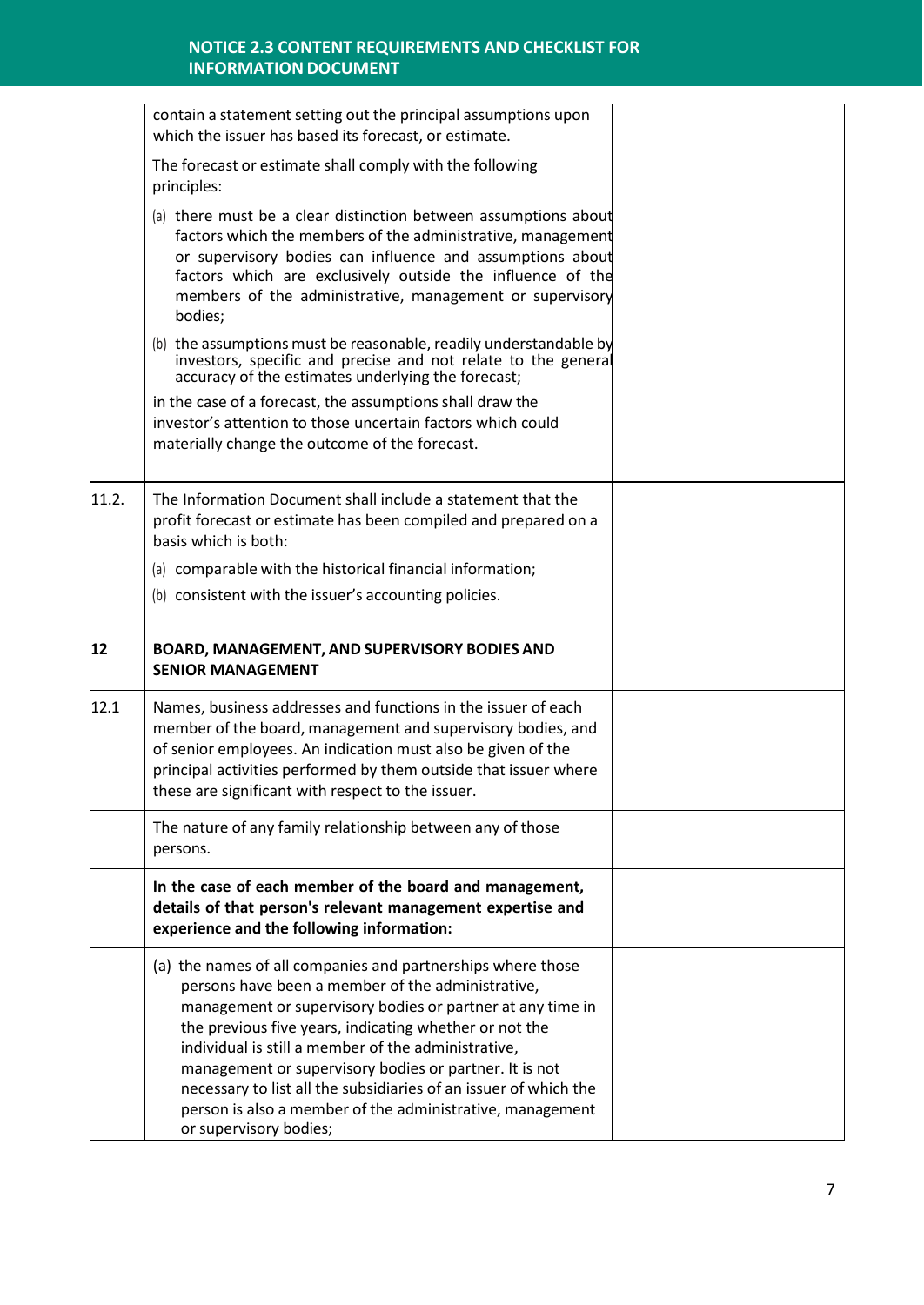|       | (b) any convictions in relation to fraudulent offences for at least<br>the previous five years;                                                                                                                                                                                                                                                                                                                                                       |  |
|-------|-------------------------------------------------------------------------------------------------------------------------------------------------------------------------------------------------------------------------------------------------------------------------------------------------------------------------------------------------------------------------------------------------------------------------------------------------------|--|
|       | (c) details of any bankruptcies, receiverships or liquidations with<br>which any of the above-mentioned persons was associated for at<br>least the previous five years in his capacity as a member of the<br>board or management; and                                                                                                                                                                                                                 |  |
|       | (d) details of any official public incrimination and/or sanctions of<br>such person by statutory or regulatory authorities (including<br>designated professional bodies) and whether such person has<br>ever been disqualified by a court from acting as a member of the<br>board, management or supervisory bodies of an issuer or from<br>acting in the management or conduct of the affairs of any issuer<br>for at least the previous five years. |  |
|       | If there is no such information to be disclosed, a statement to<br>that effect is to be made.                                                                                                                                                                                                                                                                                                                                                         |  |
| 12.2. | Potential conflicts of interests between the private interests of<br>members of the board, management or supervisory bodies and<br>senior employees and the interests of the issuer.                                                                                                                                                                                                                                                                  |  |
| 12.3  | Details of any restrictions agreed by the persons referred to in<br>item 12.1 on the disposal within a certain period of time of their<br>holdings in the issuer's securities.                                                                                                                                                                                                                                                                        |  |
| 14.   | <b>BOARD PRACTICES</b><br>In relation to the issuer's last completed financial year, and<br>unless otherwise specified, with respect to those persons<br>referred to in item 14.1:                                                                                                                                                                                                                                                                    |  |
| 14.1. | Date of expiration of the current term of office, if applicable, and<br>the period during which the person has served in that office.                                                                                                                                                                                                                                                                                                                 |  |
| 14.2. | Information about members of the board, management or<br>supervisory bodies' service contracts with the issuer or any of its<br>subsidiaries providing for benefits upon termination of<br>employment, or an appropriate negative statement.                                                                                                                                                                                                          |  |
| 14.3. | Information about any audit committee and remuneration<br>committee, including the names of committee members and a<br>summary of the terms of reference under which the committee<br>operates.                                                                                                                                                                                                                                                       |  |
| 4.4.  | A statement as to whether or not the issuer complies with its<br>country of incorporation's corporate governance regime(s). In the<br>event that the issuer does not comply with such a regime, a<br>statement to that effect must be included together with an<br>explanation regarding why the issuer does not comply with such<br>regime.<br>If the issuer is not subject to such a code of practice for                                           |  |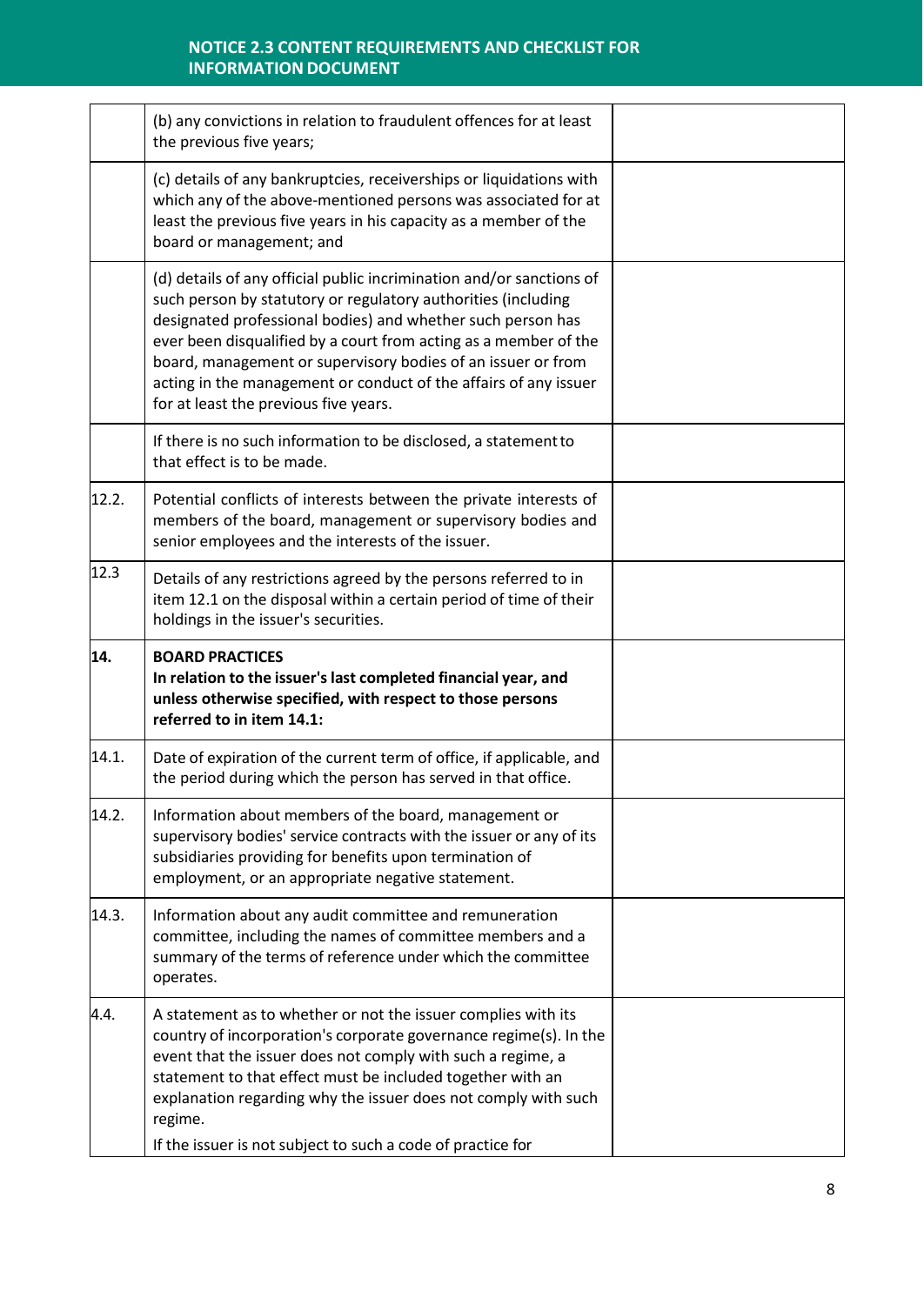|       | corporate governance, or has exercised its right not to comply<br>with such code practice, a statement to this effect is sufficient.                                                                                                                                                                                                                                                                                                                                                                             |  |
|-------|------------------------------------------------------------------------------------------------------------------------------------------------------------------------------------------------------------------------------------------------------------------------------------------------------------------------------------------------------------------------------------------------------------------------------------------------------------------------------------------------------------------|--|
| 15.   | <b>EMPLOYEES</b>                                                                                                                                                                                                                                                                                                                                                                                                                                                                                                 |  |
| 15.1. | Either the number of employees at the end of the period or the<br>average for each financial year for the period covered by the<br>historical financial information up to the date of the<br>Information Document (and changes in such numbers, if<br>material).                                                                                                                                                                                                                                                 |  |
| 15.2. | Shareholdings and stock options                                                                                                                                                                                                                                                                                                                                                                                                                                                                                  |  |
|       | With respect to each person referred to in item 12.1 provide<br>information as to their share ownership and any options over<br>such shares in the issuer as of the most recent practicable date.                                                                                                                                                                                                                                                                                                                |  |
| 15.3. | Description of any arrangements for involving the employees in<br>the capital of the issuer.                                                                                                                                                                                                                                                                                                                                                                                                                     |  |
| 16.   | <b>MAJOR SHAREHOLDERS</b>                                                                                                                                                                                                                                                                                                                                                                                                                                                                                        |  |
| 16.1. | In so far as is known to the issuer, information shall be provided<br>on shareholders who, directly or indirectly, have an interest of 5%<br>or more in the issuer's capital or voting rights, together with the<br>amount of each such person's interest in the issuer's capital or<br>voting rights. If there are no such persons, an appropriate<br>statement to that that effect that no such person exists.                                                                                                 |  |
| 16.4. | A description of any arrangements, known to the issuer, the<br>operation of which may at a subsequent date result in a change in<br>control of the issuer.                                                                                                                                                                                                                                                                                                                                                       |  |
| 17.   | <b>RELATED PARTY TRANSACTIONS</b>                                                                                                                                                                                                                                                                                                                                                                                                                                                                                |  |
|       | Details of related party transactions (which for these purposes are<br>those set out in the Standards adopted in accordance with the<br>Regulation (EC) No 1606/2002 of the European Parliament and of<br>the Council (2), that the issuer has entered into during the period<br>covered by the historical financial information and up to the date<br>of the Information Document, must be disclosed in accordance<br>with the respective standard adopted under Regulation (EC) No<br>1606/2002 if applicable. |  |
|       | If such standards do not apply to the issuer the following<br>information must be disclosed:                                                                                                                                                                                                                                                                                                                                                                                                                     |  |
|       | (a) the nature and extent of any transactions which are, as a<br>single transaction or in their entirety, material to the issuer.<br>Where such related party transactions are not concluded at<br>arm's length provide an explanation of why these transactions<br>were not concluded at arm's length. In the case of outstanding<br>loans including guarantees of any kind indicate the amount<br>outstanding;                                                                                                 |  |
|       | (b) the amount or the percentage to which related party<br>transactions form part of the turnover of the issuer.                                                                                                                                                                                                                                                                                                                                                                                                 |  |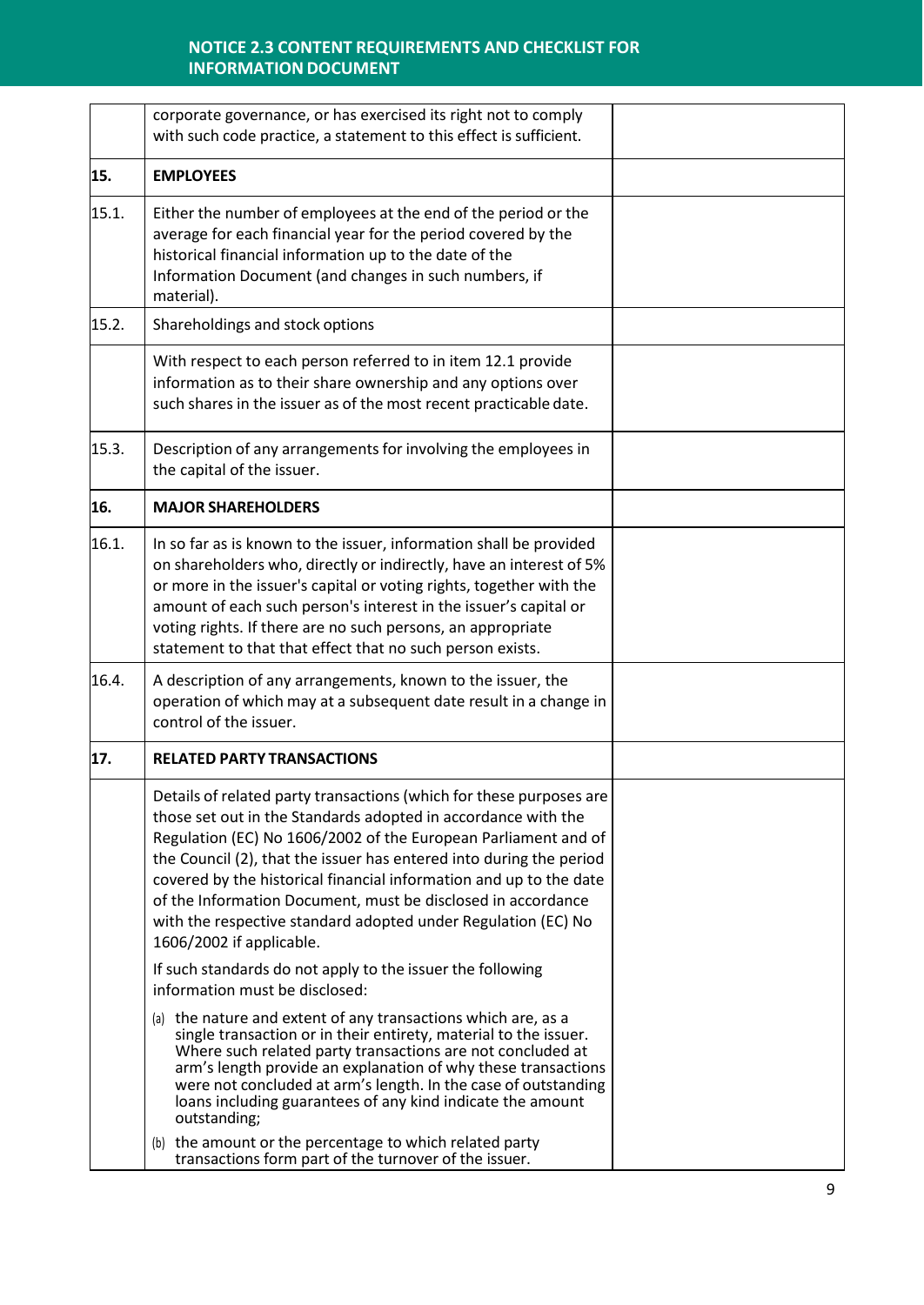| 18.    | FINANCIAL INFORMATION CONCERNING THE ISSUER'S ASSETS<br>AND LIABILITIES, FINANCIAL POSITION AND PROFITS AND<br><b>LOSSES</b>                                                                                                                                                                                                                 |  |
|--------|----------------------------------------------------------------------------------------------------------------------------------------------------------------------------------------------------------------------------------------------------------------------------------------------------------------------------------------------|--|
| 18.1.  | <b>Historical Financial Information</b>                                                                                                                                                                                                                                                                                                      |  |
| 18.1.1 | Audited historical financial information covering the latest two<br>financial years <sup>1</sup> (or such shorter period that the issuer has been<br>in operation), and the audit report in respect of each year.                                                                                                                            |  |
| 18.1.3 | <b>Accounting standards</b>                                                                                                                                                                                                                                                                                                                  |  |
|        | The financial information must be prepared in accordance with<br>accounting standards regulated in Euronext Growth Rule Book I<br>Part I, section 3.2.3 (i.e. IFRS, IFRS equivalents or Norwegian<br>GAAP for Norwegian Issuers, or accounting standards in a<br>Member State for issuers having it registered office in a Member<br>State). |  |
| 18.1.5 | If the audited financial information is prepared according to<br>national accounting standards, the financial information for the<br>last audited financial year must include at least:                                                                                                                                                      |  |
| a)     | balance sheet;                                                                                                                                                                                                                                                                                                                               |  |
| b)     | income statement;                                                                                                                                                                                                                                                                                                                            |  |
| c)     | a statement showing either all changes in equity or changes in<br>equity other than those arising from capital transactions with<br>owners and distribution to owners if required by applicable<br>GAAP;                                                                                                                                     |  |
| d)     | cash flow statement if required by applicable GAAP;                                                                                                                                                                                                                                                                                          |  |
| e)     | accounting policies and explanatory notes.                                                                                                                                                                                                                                                                                                   |  |
| 18.1.6 | <b>Consolidated financial statements</b>                                                                                                                                                                                                                                                                                                     |  |
|        | If the issuer prepares both own and consolidated annual financial<br>statements, include at least the consolidated annual financial<br>statements in the Information Document. <sup>2</sup>                                                                                                                                                  |  |
| 18.1.7 | Age of financial information                                                                                                                                                                                                                                                                                                                 |  |
|        | The balance sheet date of the last year of audited financial<br>information may not be older than one of the following:                                                                                                                                                                                                                      |  |
|        | 18 months from the date of the Information Document if the<br>(a)<br>issuer includes audited interim financial statements in the<br>Information Document;                                                                                                                                                                                    |  |
|        | 16 months from the date of the Information Document if the<br>(b)<br>issuer includes unaudited interim financial statements in the                                                                                                                                                                                                           |  |

<sup>1</sup> Cf. Euronext Growth Markets Rule Book Part I, section 3.2.4

 $2$  Where an Issuer is a parent company, the Issuer must have prepared or filed consolidated financial statements, unless an exemption is granted by Oslo Børs given that the subsidiaries both individually and collectively, are of immaterial importance, cf. Rule Book Part II section 2.1.3.2 (1)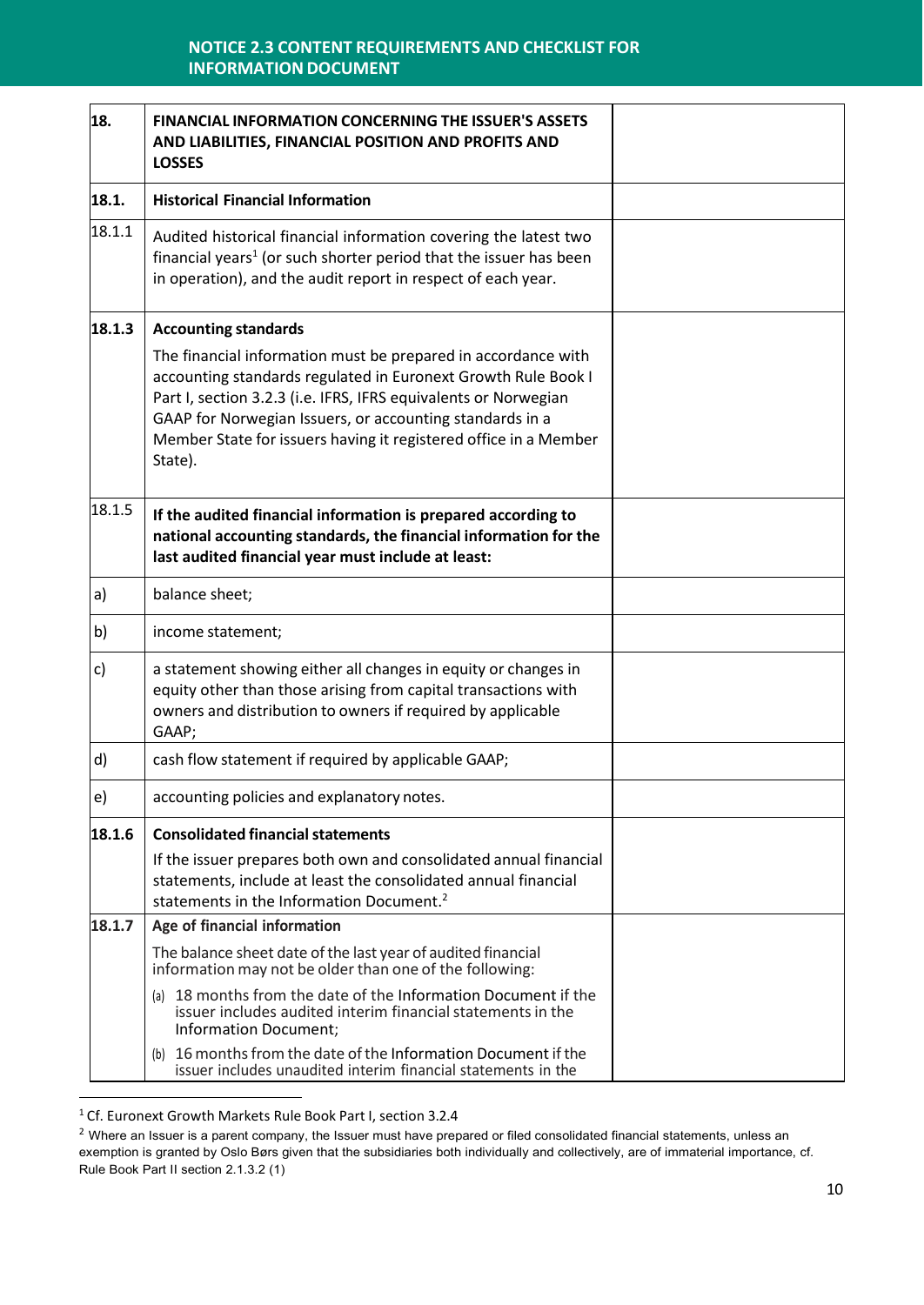|         | <b>Information Document.</b>                                                                                                                                                                                                                                                                                                                                                                                                                                                                                               |                                                               |
|---------|----------------------------------------------------------------------------------------------------------------------------------------------------------------------------------------------------------------------------------------------------------------------------------------------------------------------------------------------------------------------------------------------------------------------------------------------------------------------------------------------------------------------------|---------------------------------------------------------------|
| 18.3    | Auditing of historical annual financial information                                                                                                                                                                                                                                                                                                                                                                                                                                                                        |                                                               |
| 18.3.1. | A statement that the historical financial information has been<br>audited. If audit reports on the historical financial information<br>have been refused by the statutory auditors or if they contain<br>qualifications or disclaimers, such refusal or such qualifications or<br>disclaimers must be reproduced in full and the reasons given.                                                                                                                                                                            |                                                               |
| 18.3.2. | Indication of other information in the Information Document<br>which has been audited by the auditors.                                                                                                                                                                                                                                                                                                                                                                                                                     |                                                               |
| 18.3.3. | Where financial data in the Information Document is not extracted<br>from the issuer's audited financial statements state the source of<br>the data and state that the data is unaudited.                                                                                                                                                                                                                                                                                                                                  |                                                               |
| 18.2    | Interim and other financial information                                                                                                                                                                                                                                                                                                                                                                                                                                                                                    |                                                               |
| 18.2.1  | If the issuer has published quarterly or half-yearly financial<br>information since the date of its last audited financial statements,<br>these must be included in the Information Document. If the<br>quarterly or half-yearly financial information has been reviewed<br>or audited, the audit or review report must also be included. If<br>the quarterly or half-yearly financial information is unaudited or<br>has not been reviewed state that fact.<br>If the Information Document is dated more than nine months |                                                               |
|         | after the end of the last audited financial statements, it must<br>contain interim financial information, which may be unaudited (in<br>which case that fact must be stated) covering normally at least<br>the first six months of the financial year.                                                                                                                                                                                                                                                                     |                                                               |
| 18.3    | <b>Key Performance Indicators (KPIs)</b>                                                                                                                                                                                                                                                                                                                                                                                                                                                                                   |                                                               |
|         | To the extent not disclosed elsewhere in the Information<br>Document and where an issuer has published KPIs, financial<br>and/or operational, or chooses to include such in the Information<br>Document, a description of the issuer's KPIs for each financial<br>year for the period covered by the historical financial information<br>shall be included in the Information Document.<br>KPIs must be calculated on a comparable basis. Where the KPIs<br>have been audited by the auditors, that fact must be stated.   |                                                               |
| No.     | <b>DESCRIPTION OF REQUIREMENT</b>                                                                                                                                                                                                                                                                                                                                                                                                                                                                                          | Reference to section(s) in the<br><b>Information Document</b> |
| 18.5    | <b>Dividend policy</b>                                                                                                                                                                                                                                                                                                                                                                                                                                                                                                     |                                                               |
|         | A description of the issuer's policy on dividend distributions and<br>any restrictions thereon, and the amount of the dividend per<br>share for each financial year for the period covered by the<br>historical information.                                                                                                                                                                                                                                                                                               |                                                               |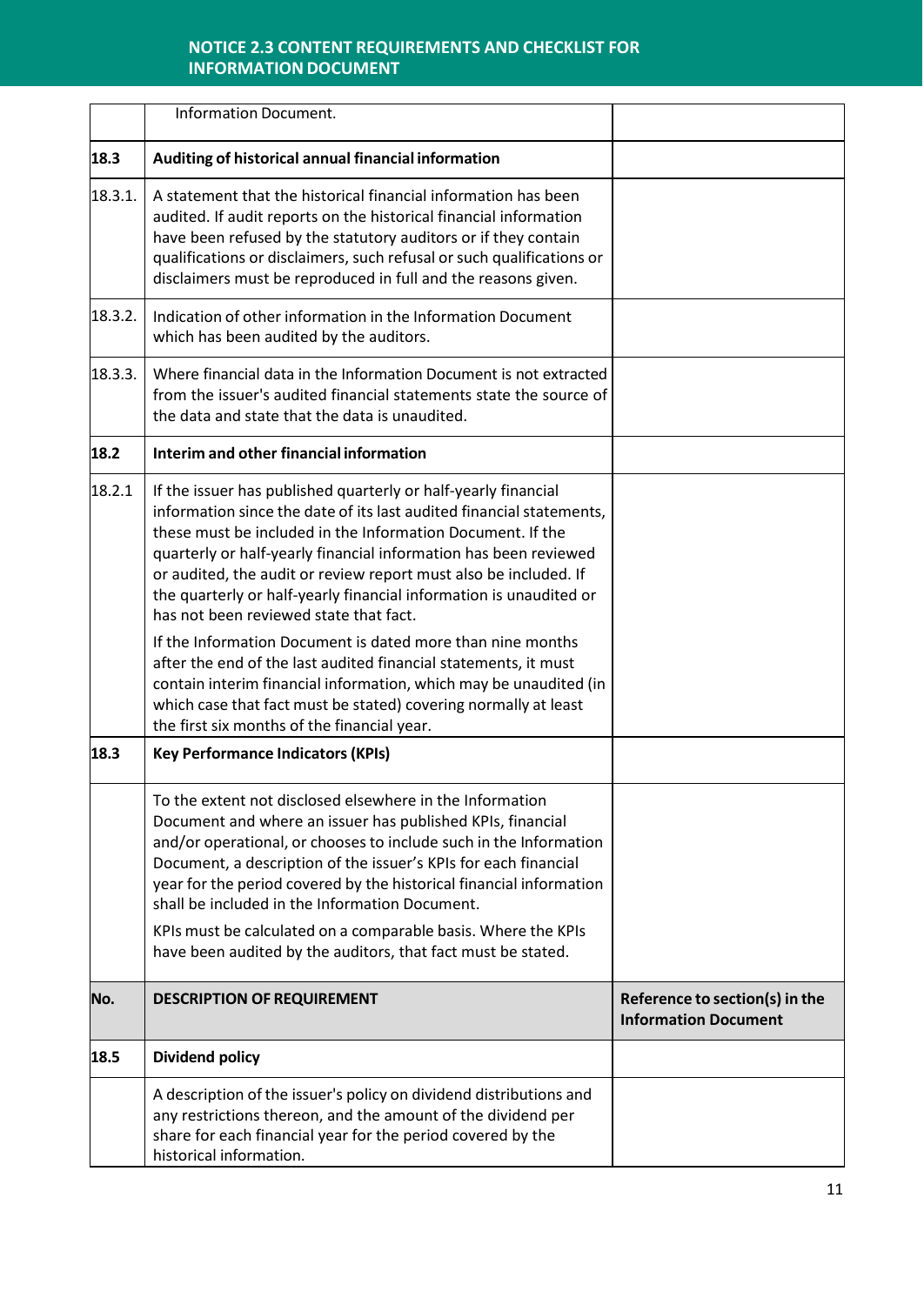| 18.6      | Legal and arbitration proceedings                                                                                                                                                                                                                                                                                                                                                                                              |  |
|-----------|--------------------------------------------------------------------------------------------------------------------------------------------------------------------------------------------------------------------------------------------------------------------------------------------------------------------------------------------------------------------------------------------------------------------------------|--|
| 18.6.1    | Information on any governmental, legal or arbitration proceedings<br>(including any such proceedings which are pending or threatened<br>of which the issuer is aware), during a period covering at least the<br>previous 12 months which may have, or have had in the recent<br>past significant effects on the issuer and/or group's financial<br>position or profitability, or provide an appropriate negative<br>statement. |  |
| 18.7      | Significant change in the issuer's financial position                                                                                                                                                                                                                                                                                                                                                                          |  |
| 18.7.1    | A description of any significant change in the financial or trading<br>position of the issuer which has occurred since the end of the last<br>financial period when either audited financial information or<br>interim financial information has been published.                                                                                                                                                               |  |
| 19.1      | <b>ADDITIONAL INFORMATION</b>                                                                                                                                                                                                                                                                                                                                                                                                  |  |
| 19.1      | <b>Share Capital</b>                                                                                                                                                                                                                                                                                                                                                                                                           |  |
|           | The following information as of the date of the most recent<br>balance sheet included in the historical financial information:                                                                                                                                                                                                                                                                                                 |  |
|           | The amount of issued capital, and for each class of share capital:                                                                                                                                                                                                                                                                                                                                                             |  |
| a)        | the number of shares authorised;                                                                                                                                                                                                                                                                                                                                                                                               |  |
| b)        | the number of shares issued and fully paid and issued but not<br>fully paid;                                                                                                                                                                                                                                                                                                                                                   |  |
| c)        | the par value per share, or that the shares have no par value;                                                                                                                                                                                                                                                                                                                                                                 |  |
| d)        | a reconciliation of the number of shares outstanding at the<br>beginning and end of the year.                                                                                                                                                                                                                                                                                                                                  |  |
| $\ket{e}$ | If more than 10 % of capital has been paid for with assets other<br>than cash within the period covered by the historical financial<br>information, state that fact.                                                                                                                                                                                                                                                           |  |
| 19.1.2.   | If there are shares not representing capital, state the number and<br>main characteristics of such shares.                                                                                                                                                                                                                                                                                                                     |  |
| 19.1.3.   | The number, book value and face value of shares in the issuer<br>held by or on behalf of the issuer itself or by subsidiaries of the<br>issuer.                                                                                                                                                                                                                                                                                |  |
| 19.1.4.   | The amount of any convertible securities, exchangeable securities<br>or securities with warrants, with an indication of the conditions<br>governing and the procedures for conversion, exchange or<br>subscription.                                                                                                                                                                                                            |  |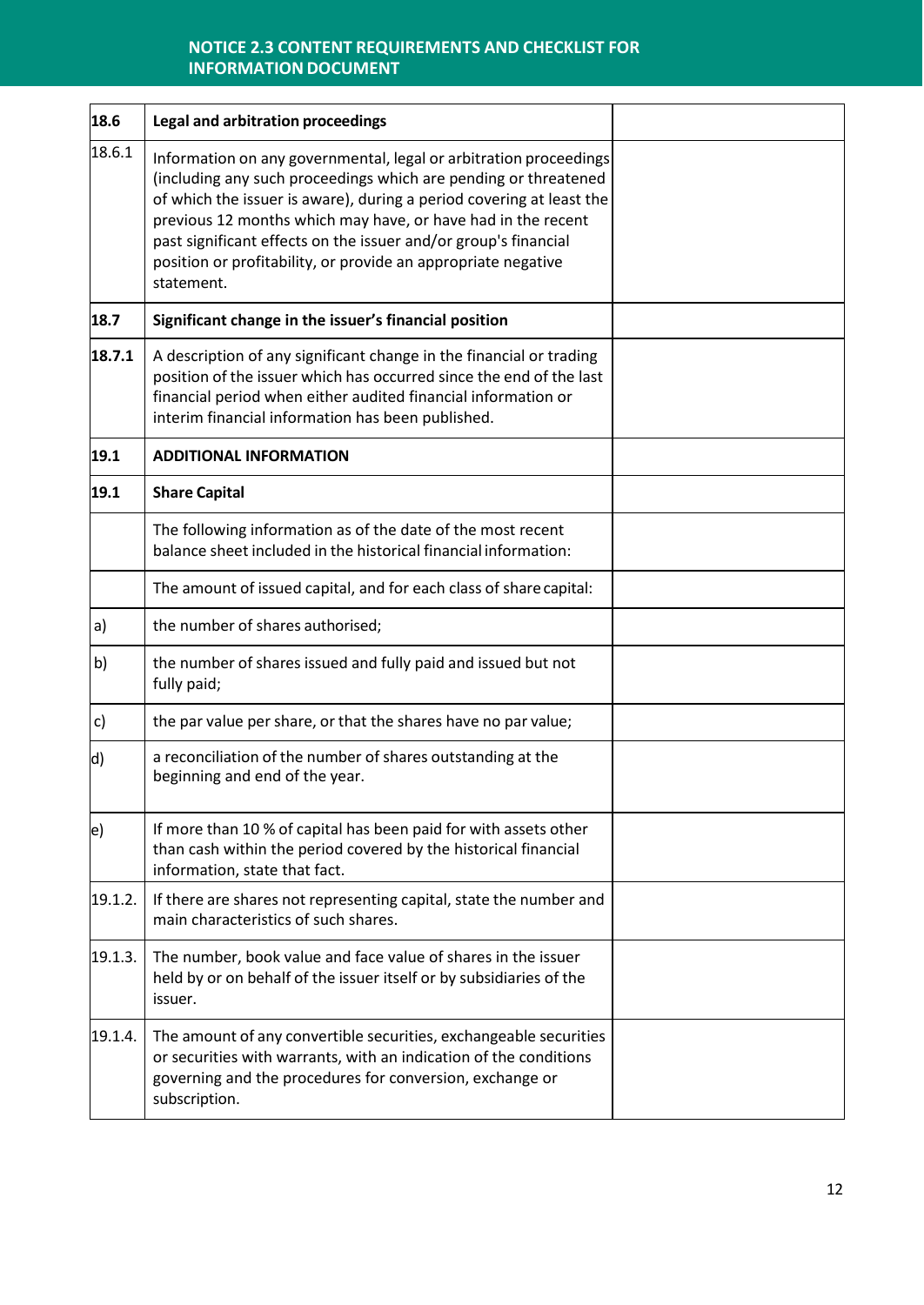| 19.1.5. | Information about and terms of any acquisition rights and/or<br>obligations over authorised but unissued capital or an<br>undertaking to increase the capital.                                                                                                  |  |
|---------|-----------------------------------------------------------------------------------------------------------------------------------------------------------------------------------------------------------------------------------------------------------------|--|
| 19.1.6. | Information about any capital of any member of the group which<br>is under option or agreed conditionally or unconditionally to be<br>put under option and details of such options including those<br>persons to whom such options relate.                      |  |
| 19.1.7. | A history of share capital, highlighting information about any<br>changes, for the period covered by the historical financial<br>information.                                                                                                                   |  |
|         |                                                                                                                                                                                                                                                                 |  |
| 20.     | <b>MATERIAL CONTRACTS</b>                                                                                                                                                                                                                                       |  |
| 20.1    | A summary of each material contract, other than contracts<br>entered into in the ordinary course of business, to which the<br>issuer or any member of the group is a party, for the two years<br>immediately preceding publication of the Information Document. |  |
|         |                                                                                                                                                                                                                                                                 |  |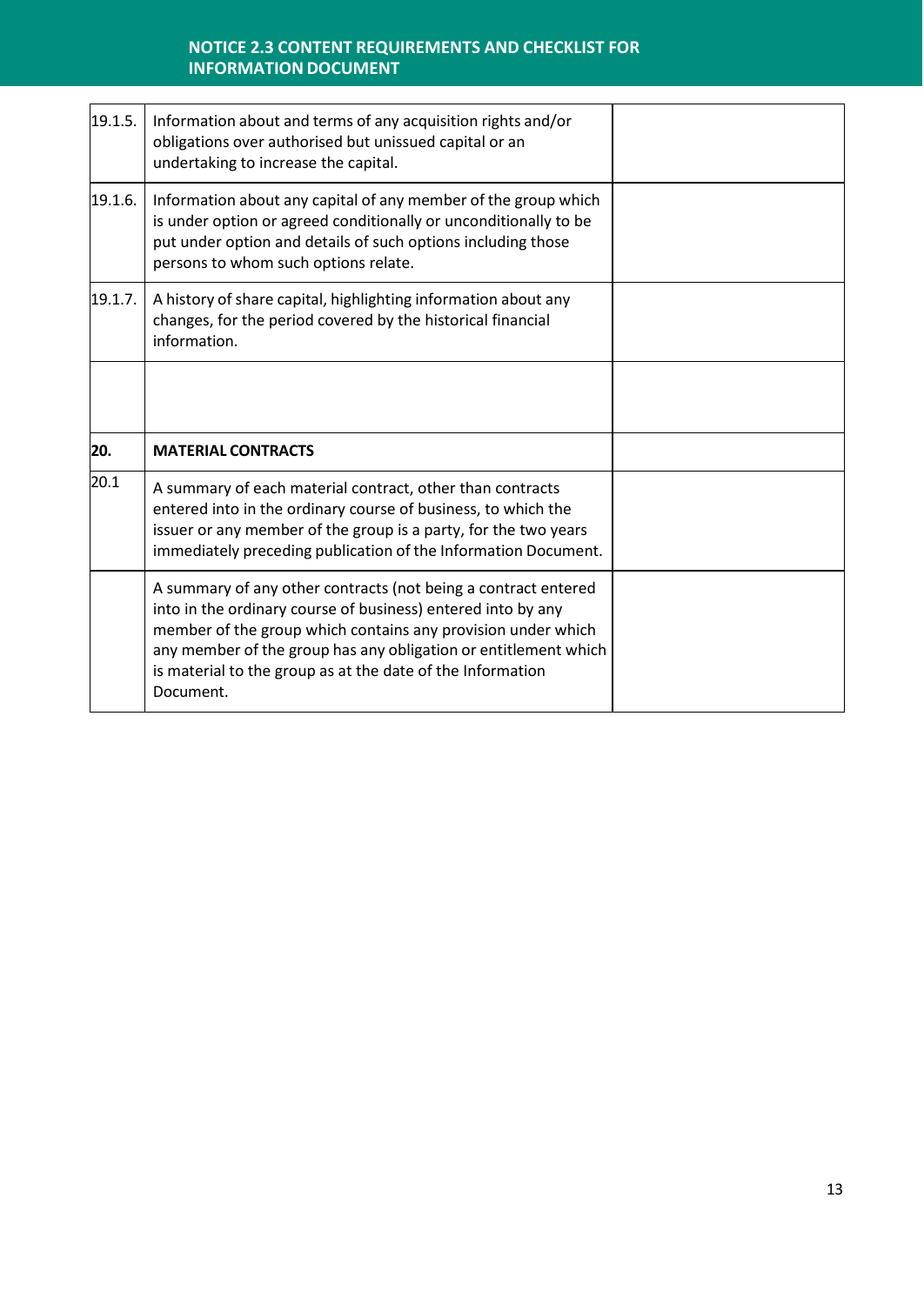# **Part C: Securities Description**

| No. | <b>DESCRIPTION OF REQUIREMENT</b>                                                                                                                                                                                                                                                   | Reference to section(s) in the<br><b>Information Document</b> |
|-----|-------------------------------------------------------------------------------------------------------------------------------------------------------------------------------------------------------------------------------------------------------------------------------------|---------------------------------------------------------------|
| 2.  | <b>RISK FACTORS</b>                                                                                                                                                                                                                                                                 |                                                               |
|     | Prominent disclosure of risk factors that are material to the<br>securities being offered and/or admitted to trading in order to<br>assess the market risk associated with these securities in a<br>section headed "Risk Factors".                                                  |                                                               |
|     | In each category the most material risks, in the assessment of<br>the issuer, offeror or person asking for admission to trading,<br>taking into account the negative impact on the issuer and the<br>securities and the probability of their occurrence, shall be set<br>out first. |                                                               |
| 3.  | <b>ESSENTIAL INFORMATION</b>                                                                                                                                                                                                                                                        |                                                               |
| 3.1 | <b>Working capital Statement</b><br>Statement by the issuer that, in its opinion, the working capital is<br>sufficient for the issuer's present requirements or, if not, how it<br>proposes to provide the additional working capital needed. <sup>3</sup>                          |                                                               |
| 4.  | <b>INFORMATION CONCERNING THE SECURITIES TO BE</b><br>OFFERED/ADMITTED TO TRADING                                                                                                                                                                                                   |                                                               |
| 4.1 | A description of the type and the class of the securities being<br>offered and/or admitted to trading, including the ISIN<br>(International Security Identification Number) or other such<br>security identification code.                                                          |                                                               |
| 4.2 | Legislation under which the securities have been created.                                                                                                                                                                                                                           |                                                               |
| 4.3 | In the case of new issues, the expected issue date of the<br>securities.                                                                                                                                                                                                            |                                                               |
| 4.4 | A description of any restrictions on the free transferability of the<br>securities.                                                                                                                                                                                                 |                                                               |
| 4.5 | An indication of the existence of any mandatory takeover bids<br>and/or squeeze-out and sell-out rules in relation to thesecurities.                                                                                                                                                |                                                               |
| 4.6 | In respect of the country of registered office of the issuer and the<br>country(ies) where the offer is being made or admission to<br>trading is being sought:                                                                                                                      |                                                               |
|     | - a warning that the tax legislation of the investor's member state<br>and of the issuer's country of incorporation may have an impact<br>on the income received from the securities.                                                                                               |                                                               |
|     | - information on taxes on the income from the securities<br>withheld at source,                                                                                                                                                                                                     |                                                               |
|     | - indication as to whether the issuer assumes responsibility for<br>the withholding of taxes at source.                                                                                                                                                                             |                                                               |

<sup>&</sup>lt;sup>3</sup> Cf. Rulebook II section 2.1.3.1(2) and Notice 2.2 (2) No 6.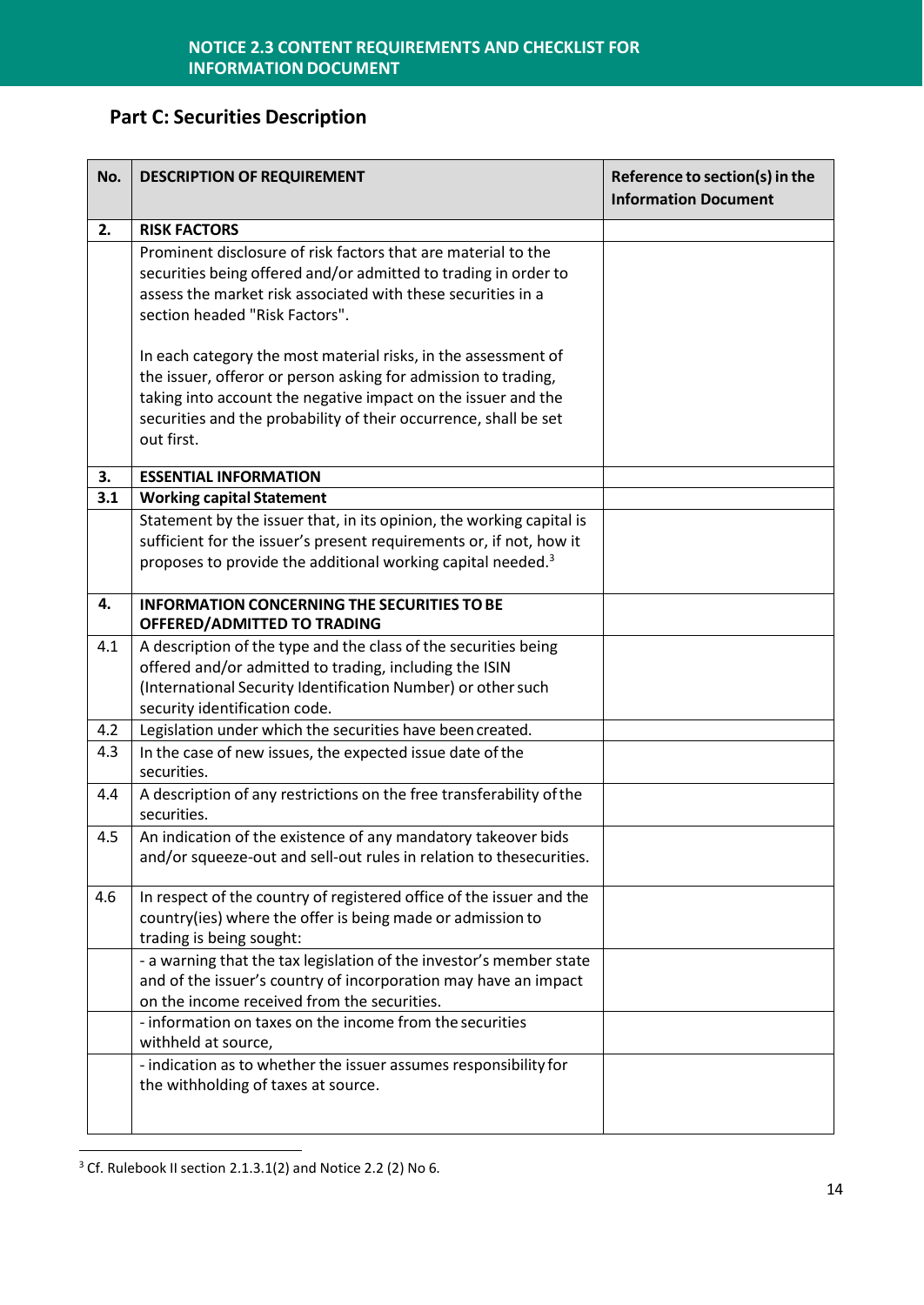| 5.  | <b>INFORMATION ON THE ISSUE/OFFER/DISTRIBUTION SALE THAT</b><br>WILL BE CARRIED OUT IN CONNECTION WITH ADMISSION TO<br><b>TRADING ON EURONEXT GROWTH OSLO</b>                                                                                                                                                                                                                                                                                                |  |
|-----|--------------------------------------------------------------------------------------------------------------------------------------------------------------------------------------------------------------------------------------------------------------------------------------------------------------------------------------------------------------------------------------------------------------------------------------------------------------|--|
|     | Total amount of the issue/offer, distinguishing between the<br>securities offered for distribution sale and those offered for<br>subscription; as well as information with respect to allotment,<br>pricing, stabilisation, dilution, costs, lockup agreements for<br>distribution sales and any other relevant information. Other<br>relevant information will i.a. include dividend rights for the<br>securities that are issued.                          |  |
| 6.  | <b>ADMISSION TO TRADING AND DEALING ARRANGEMENTS</b>                                                                                                                                                                                                                                                                                                                                                                                                         |  |
| 6.1 | An indication as to whether the securities offered are or will be<br>the object of an application for admission to trading on a stock<br>exchange, regulated market or other marketplace, with an<br>indication of the markets in question. This circumstance must be<br>mentioned, without creating the impression that the admission<br>will necessarily be approved. If known, the earliest<br>dates on which the securities will be admitted to trading. |  |
| 6.2 | Information on the regulated markets or other markets on which,<br>to the knowledge of the issuer, securities of the same class have<br>already been admitted to listing or trading.                                                                                                                                                                                                                                                                         |  |
| 6.3 | Details of the entities which have a firm commitment to act as<br>intermediaries in secondary trading, providing liquiditythrough<br>bid and offer rates and a description of the main terms oftheir<br>commitment.                                                                                                                                                                                                                                          |  |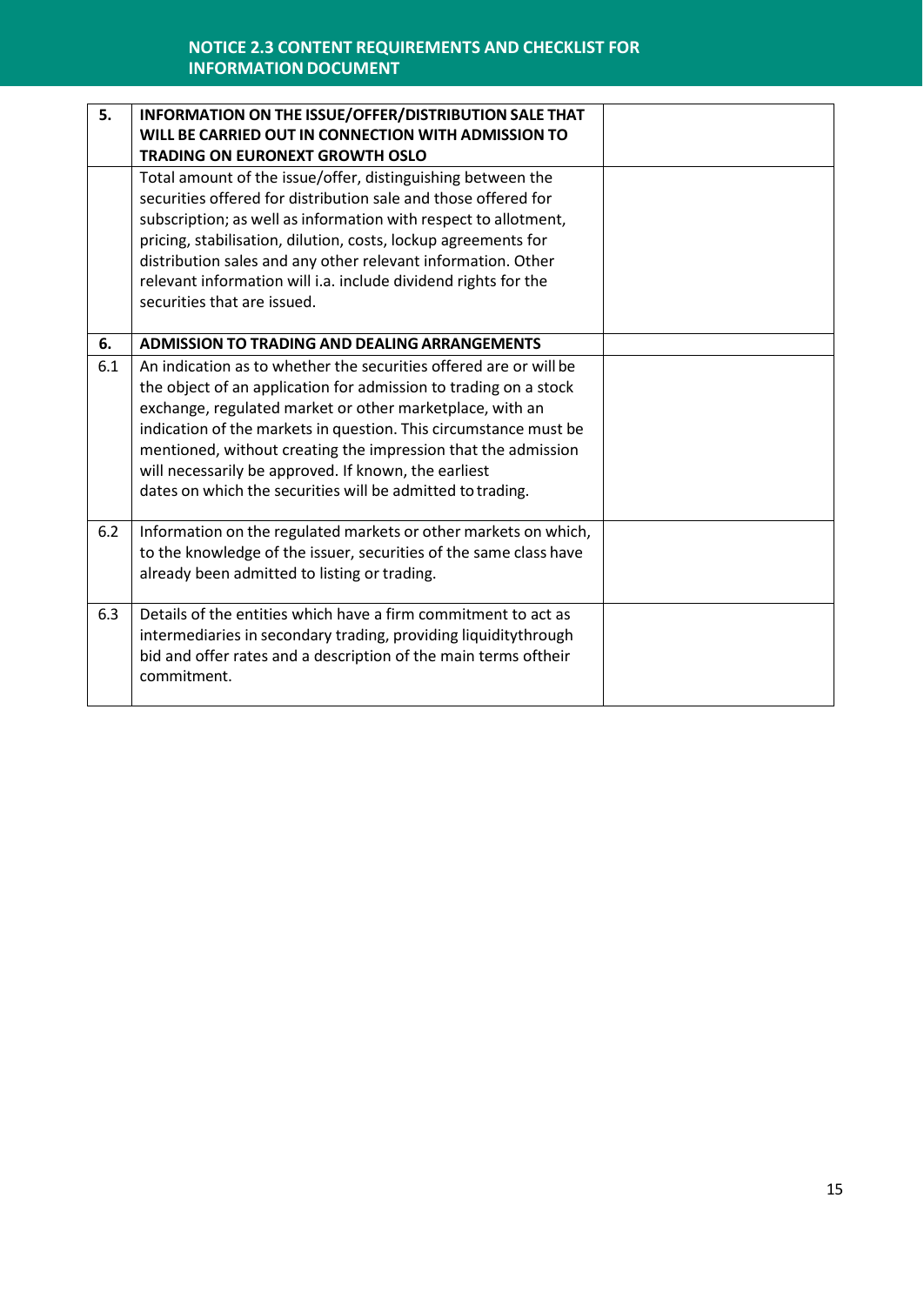## **Part D: Additional Information**

|        | <b>ADDITIONAL INFORMATION</b>                                                                                                                                                                                                                                                               |  |
|--------|---------------------------------------------------------------------------------------------------------------------------------------------------------------------------------------------------------------------------------------------------------------------------------------------|--|
| 1.1    | <b>Advisors</b>                                                                                                                                                                                                                                                                             |  |
| 1.1.1  | If advisors connected with an issue are mentioned in the<br>Information Document, a statement of the capacity in which<br>the advisors have acted.                                                                                                                                          |  |
| 1.1.2  | Ownership interest in the Issuer held by the Euronext<br>Growth Advisor, its beneficial owners or persons with<br>managerial responsibility, if any <sup>4</sup> .                                                                                                                          |  |
| 1.1.3  | Any exemptions from the independence requirement in the<br>Euronext Growth Oslo Rule Book II section 5.2.2 (2) shall be<br>reported in the Information Document, if applicable <sup>5</sup> .                                                                                               |  |
| 1.2    | Large transactions                                                                                                                                                                                                                                                                          |  |
| 1.2.1  | In the case of transactions carried out after the last audited<br>accounts that represents a change of more than 25 % in the<br>Issuers' total assets, revenue or profit or loss additional<br>information should be included in the Information Document in<br>accordance with Appendix I. |  |
| 1.3    | <b>Articles of association</b>                                                                                                                                                                                                                                                              |  |
| 1.3.1  | A copy of the issuer's articles of association must be attached to<br>the Information Document. These can alternatively be made<br>available electronically.                                                                                                                                |  |
| 1.3.2. | A description of the issuer's objects and purposes and where they<br>can be found in the memorandum and articles of association.                                                                                                                                                            |  |
| 1.3.3  | A summary of any provisions of the issuer's articles of association,<br>statutes, charter or bylaws with respect to the members of the<br>administrative, management and supervisory bodies.                                                                                                |  |
| 1.3.4. | A description of the rights, preferences and restrictions attaching<br>to each class of the existing shares.                                                                                                                                                                                |  |
| 1.3.5. | A description of what action is necessary to change the rights of<br>holders of the shares, indicating where the conditions are more<br>significant than is required by law.                                                                                                                |  |
| 1.3.6  | A description of the conditions governing the manner in which<br>annual general meetings and extraordinary general meetings of<br>shareholders are called including the conditions of admission.                                                                                            |  |
| 1.3.7. | A brief description of any provision of the issuer's articles of<br>association, statutes, charter or bylaws that would have an effect<br>of delaying, deferring or preventing a change in control of the<br>issuer.                                                                        |  |

<sup>4</sup> Cf. Euronext Growth Oslo Rule Book Part II section 5.2.2 (2) no 1.

<sup>5</sup> Cf. Euronext Growth Oslo Rule Book Part II section 5.2.2 (2) no 5.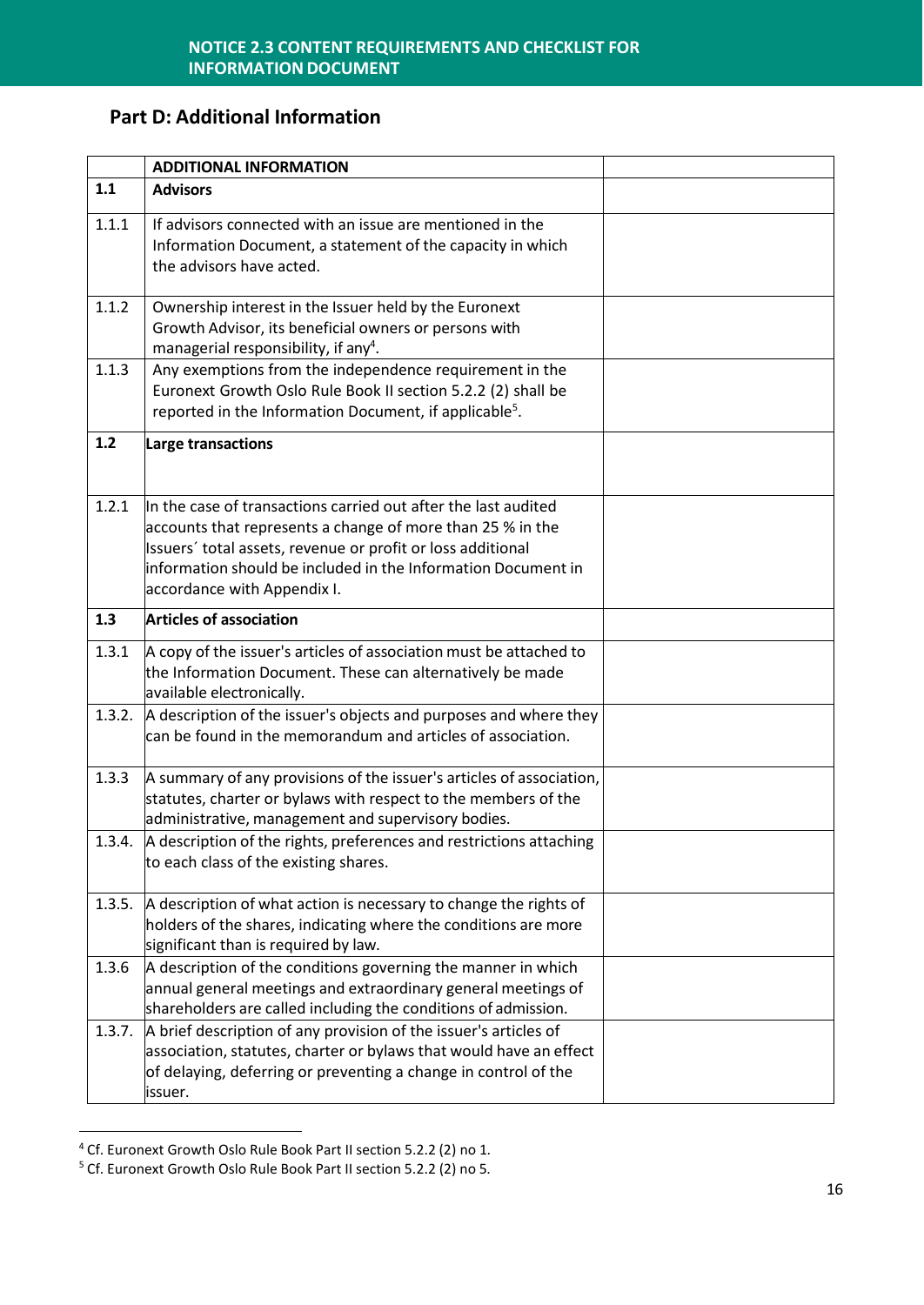|        | 1.3.8. An indication of the articles of association, statutes, charter or |  |
|--------|---------------------------------------------------------------------------|--|
|        | bylaw provisions, if any, governing the ownership threshold               |  |
|        | above which shareholder ownership must be disclosed.                      |  |
| 1.3.9. | A description of the conditions imposed by the memorandum and             |  |
|        | articles of association, statutes, charter or bylaw governing             |  |
|        | changes in the capital, where such conditions are more stringent          |  |
|        | than is required by law.                                                  |  |
|        | 1.3.10 The information stated in sections 1.3.2 to 1.3.9 can be provided  |  |
|        | by attaching the company's articles of association as an appendix         |  |
|        | to the Information Document provided the information is readily           |  |
|        | apparent from the articles of association.                                |  |
| 1.4    | Issuers without documented earnings capacity                              |  |
| 1.4.1  | If an Issuer does not possess documented earnings capacity, it            |  |
|        | shall be made clear when the Issuer expects to be profitable and          |  |
|        | how the Issuer intends to finance its operation until such time.          |  |
|        |                                                                           |  |
|        |                                                                           |  |
|        |                                                                           |  |
|        |                                                                           |  |
| 1.5    | Other significant matters                                                 |  |
| 1.5.1  | The Information Document must also address any significant                |  |
|        | matters or characteristics associated with the Issuer or its Shares       |  |
|        | that are not covered by these content requirements, including             |  |
|        | (without limitation) sufficient information about any transactions        |  |
|        | that are planned for the period prior to admission to trading.            |  |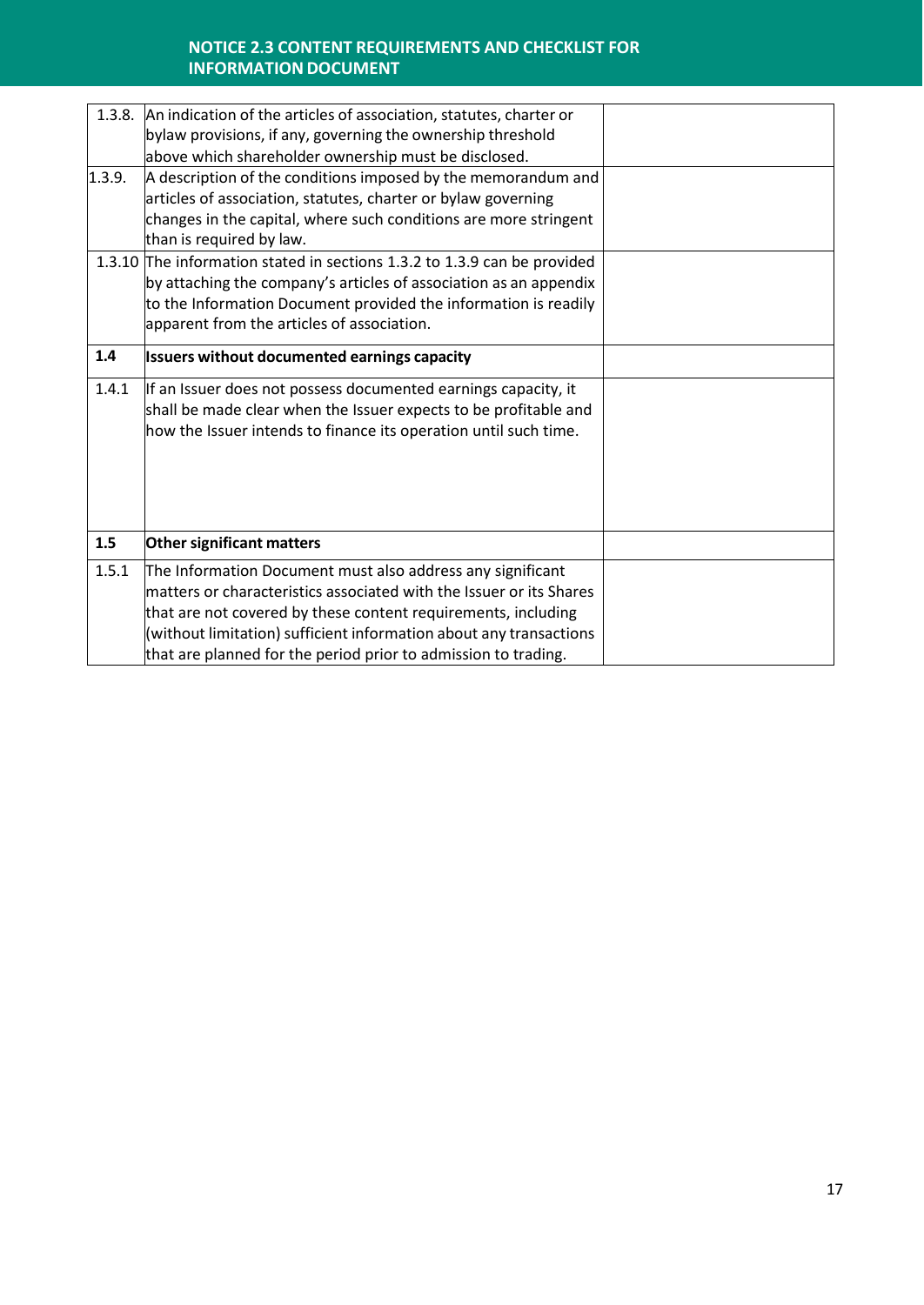## **Appendix 1: Detailed disclosure requirements in the Information Document for large transactions**

#### **1. WHEN THE DUTYOF DETAILED DISCLOSURE FOR LARGE TRANSACTIONS IN INFORMATION DOCUMENT IS INCURRED**

- (1) For certain large transactions not reflected in the annual and/or interim reports to be included in the Information Document, detailed information shall be included in the Information Document as set out below.
- (2) If the Issuer enters into an agreement for a transaction that represents a change of more than 25% in relation to the criteria mentioned in the third paragraph, the Issuer must in the Information Document include additional information in accordance with section 2 below, unless pro forma financial information is included and accompanied by a report prepared by independent auditors.
- (3) A *transaction* shall mean an acquisition or disposal of a business or asset. This provision shall apply similarly to mergers and demergers.
- (4) A transaction shall represent a change as mentioned in the first paragraph if it causes an increase or reduction of more than 25% in the Issuer'stotal assets, revenue or profit or loss. If the transaction relates to assets or business activities that have not been subject to separate financial reporting, the calculation of whether the transaction exceeds 25% shall be based on the consideration paid or received for the asset or business activity and the book value of the Issuer's total assets before the acquisition or disposal.
- (5) Oslo Børs may grant full or partial exemption from the duty of disclosure if the information that would otherwise be published is not expected to be of significance to an evaluation of the Shares admitted to trading, or if there are other special reasons. Oslo Børs reserves the right to require further information.

*It should be noted that the criteria set out in the third paragraph are alternative in the sense that the duty is triggered if the transaction represents a 25% change for any one of the criteria. The criteria are determined on the basis of the criteria that apply when calculating the 25% threshold for pro forma information in a prospectus, and in interpreting the criteria Oslo Børs may take into account how the criteria are interpreted in the prospectus rules, although it will not be bound by such comparisons. In the case of transactions that involve an asset or business that has not been subject to separate financial reporting, the third paragraph, second sentence, stipulates a specific calculation method. If the Euronext Growth Advisor wishes to discuss the question of an exemption pursuant to the fourth paragraph, it must contact Oslo Børs well in advance of the time at which the Information Document is planned published.*

#### **2. THE CONTENT OF THE INFORMATION**

- (1) The Information Document shall include the following information when the duty of detailed disclosure for large transactions is incurred pursuant to section 1 above.
	- 1. The parties to the agreement and the transaction agreed (type of transaction, when the transaction will be carried out, any special conditions or terms, any license issues, etc.);
	- 2. The consideration for the transaction, the form of settlement and financing, with information on the timetable for the transaction;
	- 3. A description of the business to which the transaction applies, including information on its board of directors and executive management, the number of employees, key figures from the balance sheet and profit and loss account as well